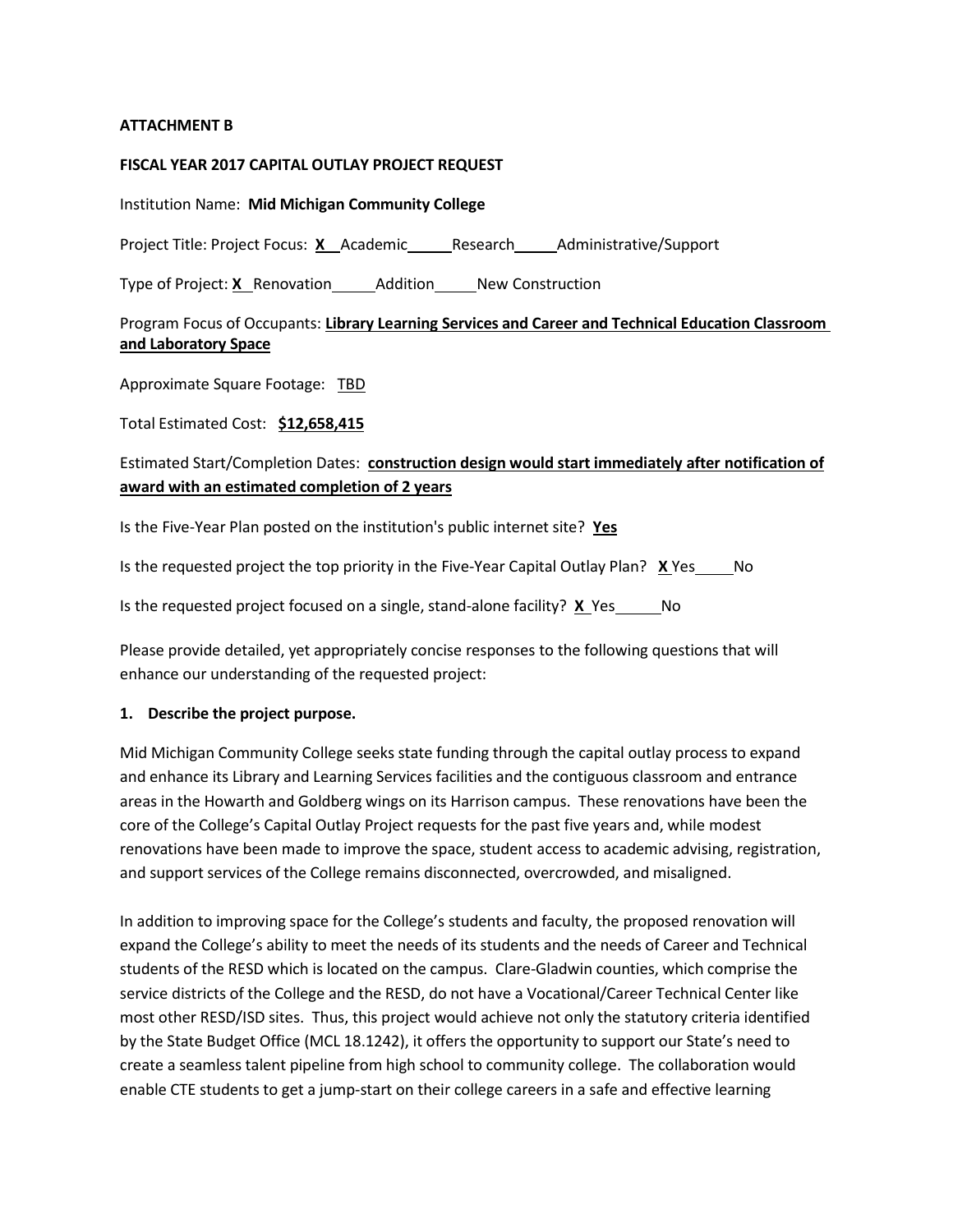environment.

Mid Michigan Community College was authorized by the State in 1965 and the Harrison campus was constructed in 1968. This proposed project renovates areas in the original 1968 structure and that were added on to the original structure in 1976. The areas have been well-maintained over the years but are insufficient in size, inefficient in the use of energy, and not conducive (in configuration or lighting) for quality instruction.

As documented in the 5-Year Campus Master Plan (submitted under separate cover), power to the area identified for this project (Library , Howarth, and Goldberg wings) were 1976 additions to the College's original 1968 construction. Power to the addition is fed from the service of the original building. Most of the electrical distribution equipment in the addition is from the original construction (1968) or from the 1976 addition and has reached its expected life. It is a mixture of fair and poor conditions. Most of the light fixtures in the building are fluorescent and utilize T8 lamps. (Peter Basso Associates, Inc. PBA Project No. 2015.0140.00). While the lighting is in good condition, it does not provide for energy efficiency or best light quality for instructional purposes. The Facilities Conditions Assessment identifies an estimated \$1,208, 415 in maintenance repairs that should be done in the project area in the next three to five years.

The spaces identified in the project are prominently located at the front of the College's main building and are important to the effective functioning of the College. The renovation will connect the Student Services offices to academic support services in the library and learning services area. The Library and Learning Services (LLS) offers students an array of services including Retention, Academic Testing and Assessment, Tutoring, Writing and Reading Center, Math Lab, Supplemental Instruction and all of the Library Services. In addition, it renovates and connects six classrooms, a large lecture hall, and the RESD culinary instruction area, allowing for safer access across a wing of the building currently interrupted by a driveway. This is especially important to improve bus drop locations and safe entrances for younger students. The classrooms will be used for CTE, dual enrollment, traditional college classes, and evening corporate and community education classes. Relocation of the bookstore will further strengthen the College's services to students and to its high school partners and the Saginaw Chippewa Tribal College which also use the MMCC bookstore for textbook purchases. The space freed by the existing bookstore would be converted to faculty offices.

In summary, the 2017 Capital Outlay Project proposes:

- The integration of the Library and Learning Services under one location to enhance services, create a dynamic centrally located department for students at all levels and in all programs;
- The renovation of outdated classroom spaces, allowing for handicap accessibility in needed areas, and of centrally located faculty offices.
- The relocation of the bookstore space to meet student demand and support partners like local high schools and the Saginaw Chippewa Tribal College.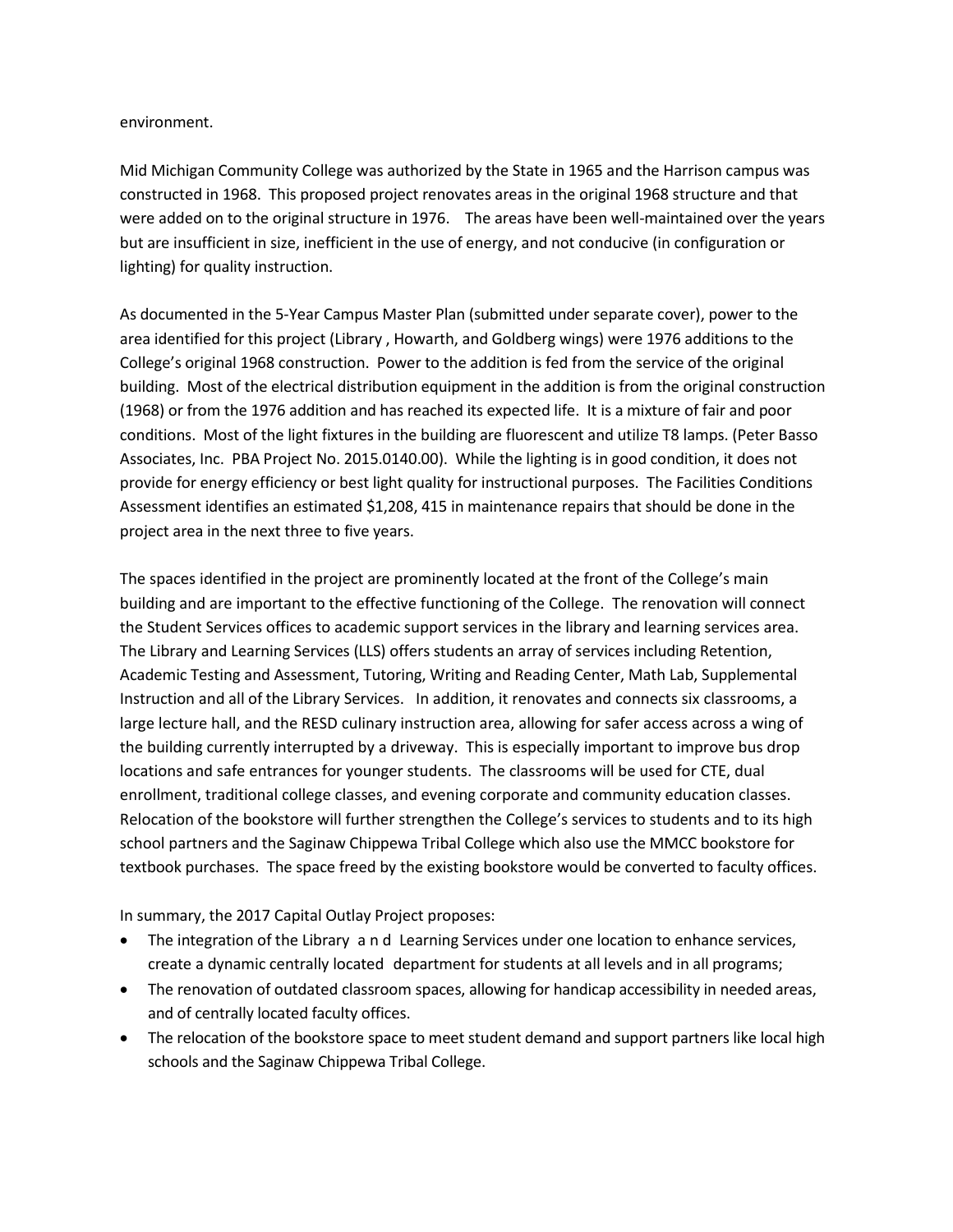These renovations demonstrate an investment in existing facilities and infrastructure, correct safety and access issues; improve efficiency, and foster an integration of career development from high school through college.

#### **2. Describe the scope of the project.**

This project includes significant expansion of the College's Library and Learning Services area in order to address inadequate space for tutoring, academic support services, and study space. By expanding the first and second floors, Learning Support Services would be centralized; library research tutorials, the bookstore, and faculty-student interaction space would be expanded; and the number of breakout rooms for technology (distance learning) would increase. The renovation and expansion of the Library and Learning Services will enable students to effectively access academic support through the College's Retention Services, Writing and Reading Center, Math Lab, Science Lab, Assessment and Academic Testing Services, Supplemental Instruction and Library Services. With the consolidation of these services, the Student Services department as a whole, including the existing offices for Financial Aid, Registration, and Advising, will be aligned in a centrally located physical environment that would generate a natural flow for students as they utilize each departmental area. The consolidation will not only create efficiency for the students, but will also allow for better management practices.

The proposed project area extends to classrooms and faculty offices surrounding the Library and Learning Services area: from the large classroom (Michigan Room) at the north end of the building, through the Howarth (formerly Allied Health) wing, and into the Goldberg Center. This renovation will enable the College to provide centralized and safe instructional space to students from the Clare-Gladwin RESD who attend classes (both dual enrollment and CTE) at MMCC. Unlike many other Regional Educational Service Districts (RESDs/ISDs), Clare-Gladwin does not have a separate Career Technical Center. It relies on MMCC to provide classroom and technical training space. Some of these offerings, such as welding and automotive technology, will remain outside the scope of the project. However, the culinary courses for the CTE program are offered in the Goldberg Center which anchors this project on the southern end. In between the Michigan Room and Goldberg Center, the proposed project consolidates existing classroom space for enhanced dual enrollment and/or early college courses. It provides CTE and other dual enrolled students, access to the library and learning support services they need to have a strong launch for their college careers. Culinary courses for the CTE program are offered in the Goldberg Center. In response to safety concerns, this project would create safe entrances to the Howarth Wing and the Goldberg Center for CTE and MMCC students.

The project also contemplates moving the College Bookstore to an area on the first floor, adjacent to the Library and Learning Services area. The Bookstore provides service not only to MMCC students but to the many high school partners that offer MMCC dual and concurrent enrollment options and to the Saginaw-Chippewa Tribe.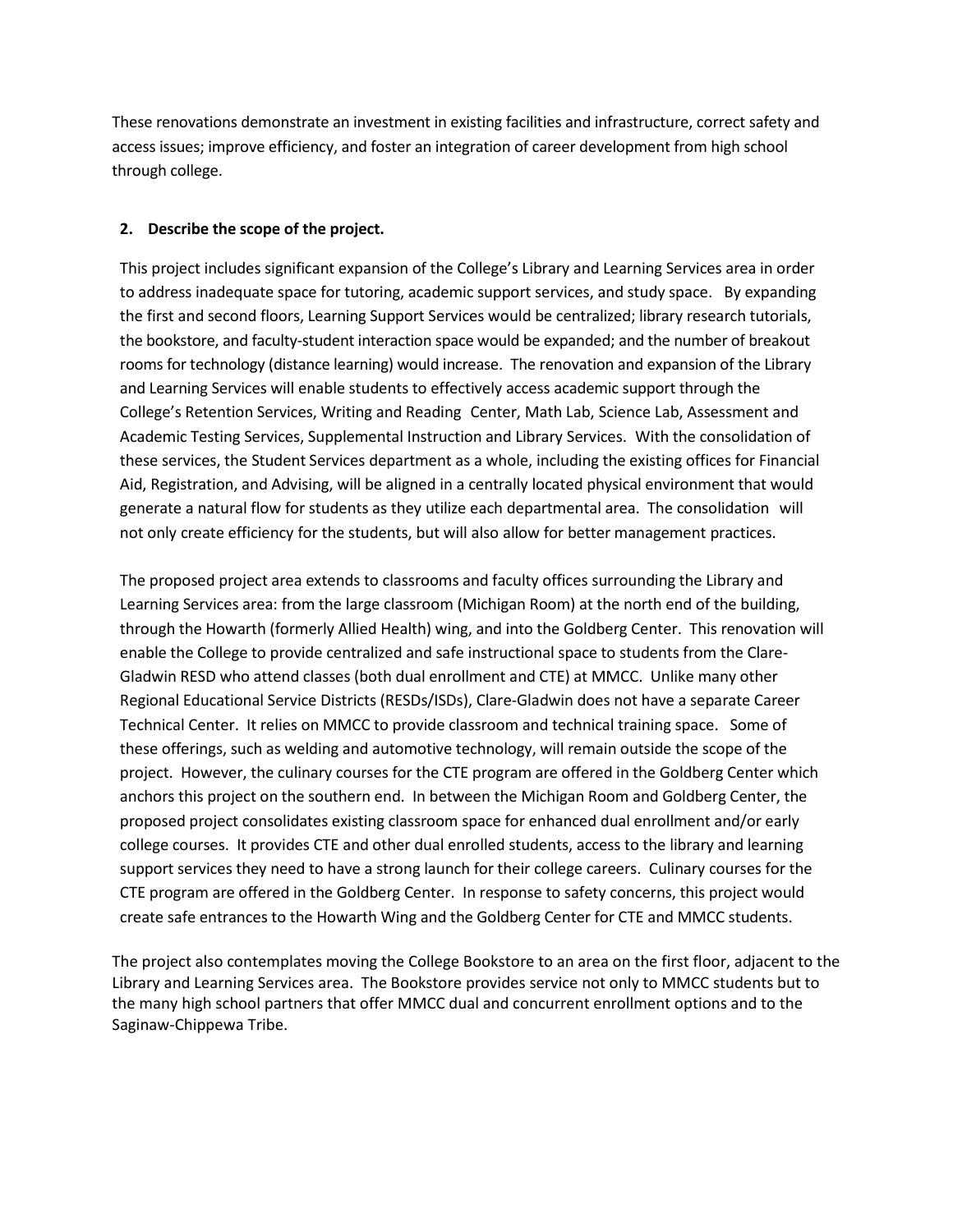#### **3. How does the project enhance the core academic and/or research mission of the institution?**

This project would combine all of the services of the LLS and Bookstore for better service to MMCC students, including those who are working to jump-start their college education through dual enrollment. By centrally locating the services, all of Student Services would physically be aligned, creating a dynamic flow for student support and success. With the expansion, the Library would be able to expand academic research services through the use of technology. The creation of breakout rooms will allow Library staff to have the tools needed to successfully assist students in academic research tutorials. Supplemental instruction would be enhanced by creating a supplemental instruction lab to further assist students in Biology and Chemistry. Retention Services would also be housed within one location. Students who are identified as at-risk through college entry assessment will be able to work with Retention Services upon completion of testing, and then be immediately introduced to other support areas including the Math Lab, Writing and Reading Center, and Supplemental Instruction. Students would be enveloped in a dynamic area that is structured around Academic Support for success.

The renovation of this space would also create a warmer and more inviting atmosphere for students. The College's main classroom building, constructed in 1968, lacks space for student seating and study. It does not entice students to spend more time-on-task at the College. While the facilities have been very well maintained over the years, functions such as tutoring have been squeezed into existing spaces, giving a cramped feeling to those who try to try to use such services.

## **4. How does the project enhance Michigan's talent enhancement, job creation and economic growth initiatives on a local, regional and/or statewide basis?**

MMCC's entering freshmen continue to be underprepared for college level courses. More than half of MMCC students arrive underprepared in Math and English. More than 60% of MMCC new students are first generation college students needing additional guidance and support in navigating the college experience. The College is anxious to implement the high impact strategies that will promote persistence, retention, and completion. By providing students with the needed resources to reach their academic goals MMCC is supporting the skills and educational growth of our area. In turn these students are given the necessary tools to become employees, employers, and consumers that will strengthen the economic structure in our communities and state.

The College is actively engaged with its business and industry partners. Of special note is the work of the Great Lakes Bay Region STEM Network hosted by MMCC. Working with MMCC staff, the Network has developed an Employer Toolkit as a resource for employers who want to engage with educators to create hands-on learning opportunities at their facilities. The Network is proposing an Employer Resource Center to assist employers in recruiting and selecting students into the STEM talent pipeline. This project would incorporate some of those resource materials and would free-up additional space for Employer Resource Center operations when funding is secured.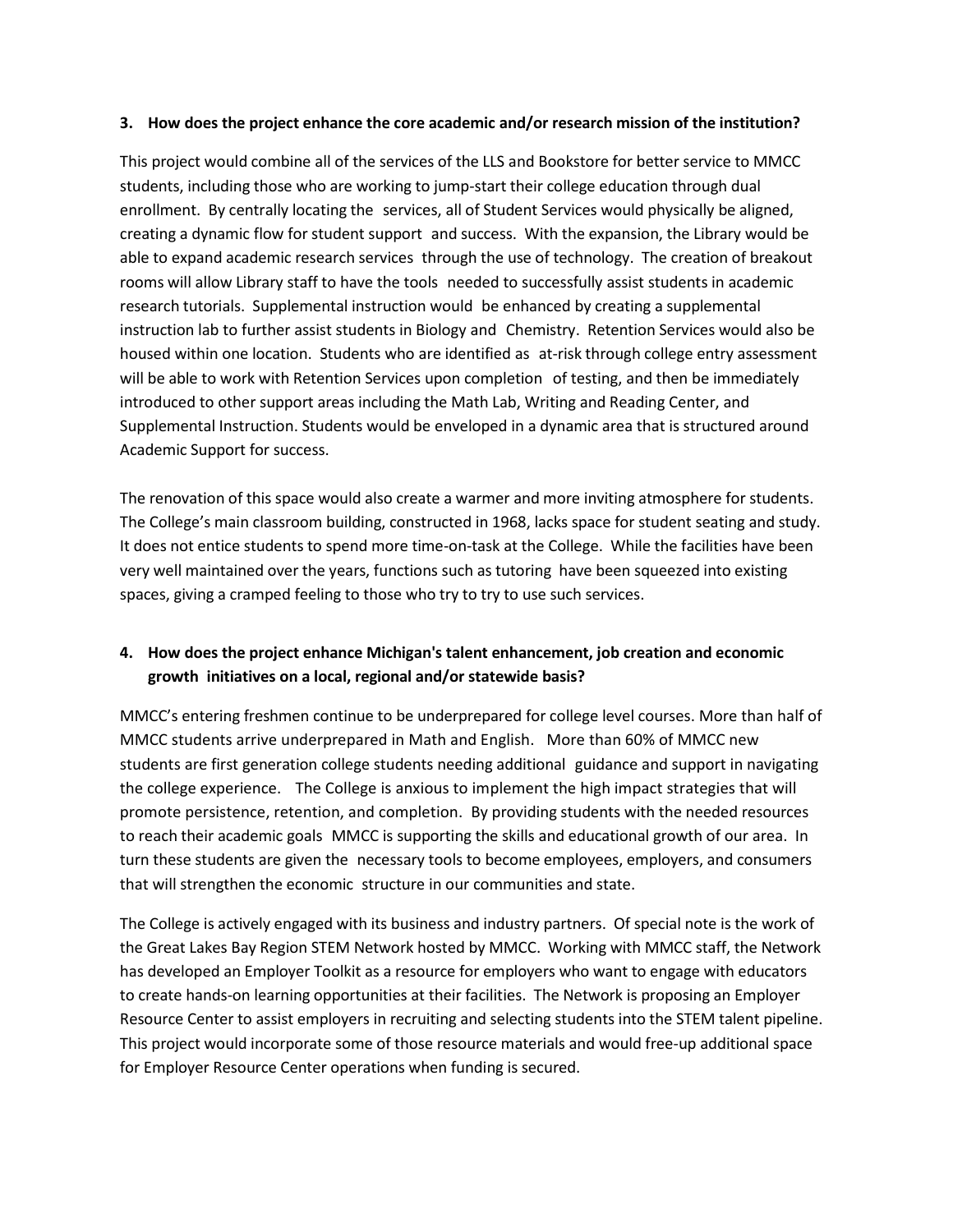**5. How does the institution measure utilization of its existing facilities, and how does it compare relative to established benchmarks? How does the project help to improve the utilization of existing space and infrastructure, or support the need for additional space and infrastructure?**

The College uses Ad Astra software to track its course schedule and classroom use. The State ACS report provides comparative data regarding its facilities and funding. For 2012-13, state aid per FYES was \$1560, the fourth lowest allocation among all community colleges in the state and 22% lower than it received in 2004-05. Unfortunately, that amount is not offset by property taxes: at \$809 per FYES, MMCC has the lowest property tax revenue per student in the state. Physical Plant expenditures account for approximately 10% of the College's spending. Energy costs, driven in part by the inefficient additions like the one in this proposal, are \$.1342 per cubic ft., the highest among all small community colleges in the state and fourth highest among all 28 community colleges. Costs per square foot, excluding energy, are \$4.21/sq. ft.

MMCC participates in the Voluntary Framework of Accountability and is actively engaged in evidencebased decision-making. Each month, the College hosts an open "Data Discussion" for staff and faculty so that everyone can be aware of important metrics regarding MMCC's student success, its budget, and its future planning.

The Harrison campus Library Learning Service area serves a significant number of students in a fractured environment. The ability to share staffing resources and physical space would be beneficial to the college and the students. In the last academic year, the Writing and Reading Center logged over 1000 appointments, supplemental instruction more than 5,000. Math and the Testing Center each saw more than 2,000.

# **6. Does the project address or mitigate any current life/safety deficiencies relative to existing facilities? If yes, please explain.**

This project would incorporate barrier free seating and access to the College's large lecture hall. In addition, a new entrance would improve safety for students who currently enter the building from the southeast entrance, in a cross-traffic area. This is where buses deliver the CTE and dual enrollment students.

## **7. How does the institution intend to integrate sustainable design principles to enhance the efficiency and operations of the facility?**

MMCC's operating philosophy encourages engineering all renovation and new construction projects to the highest appropriate level of energy efficiency with emphasis placed on LEED requirements. Examples specific to this project include high efficiency window glazing and building envelope design. Consideration will also be given to replacing inefficient air handlers with new high efficiency units. These initiatives will help reduce future energy consumption and costs.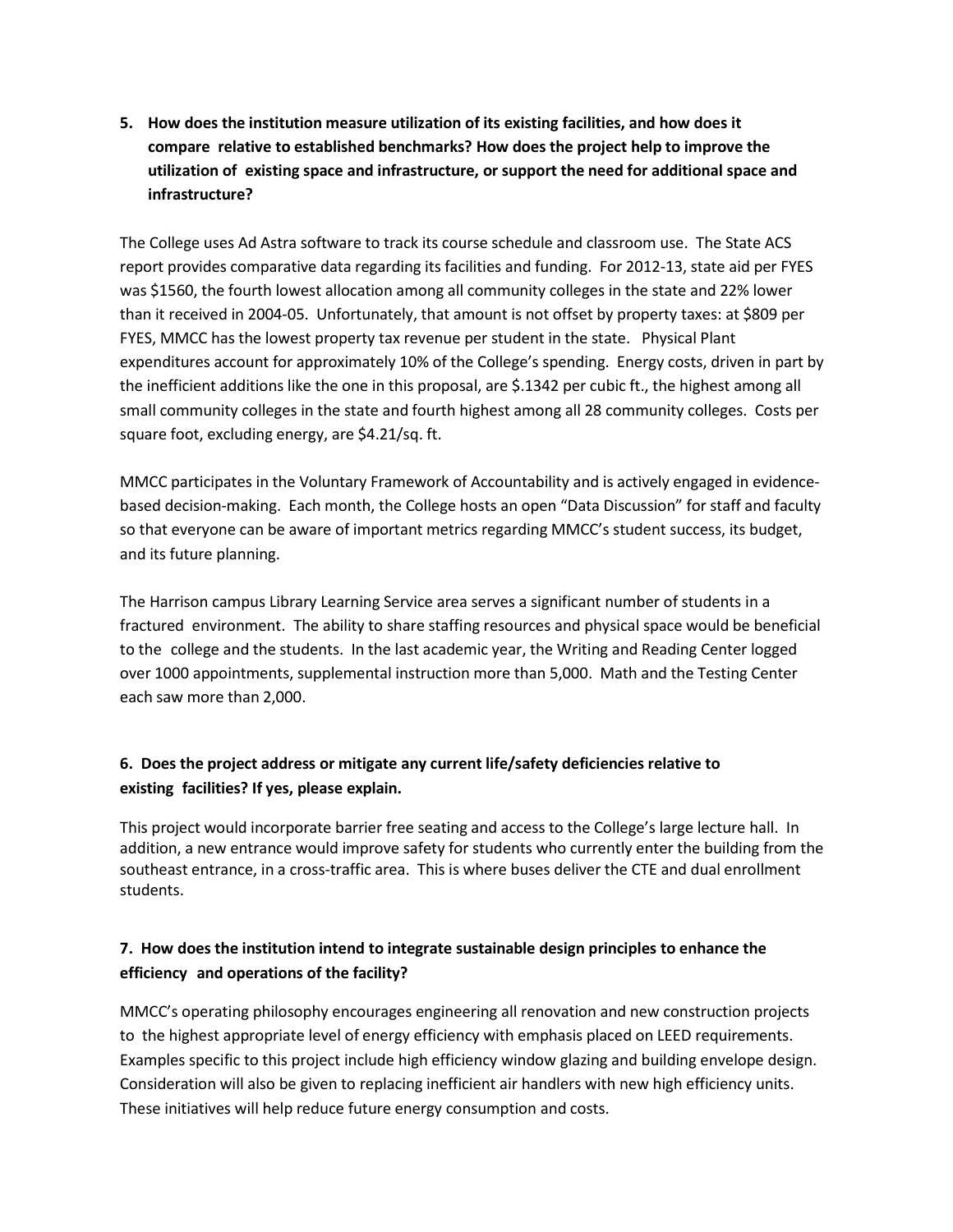As shown on the 5-Year Campus Master Plan, the College intends to continue investments in its existing facilities with improved lighting and energy efficiencies.

# **8. Are match resources currently available for the project? If yes, what is the source of the match resources? If no, identify the intended source and the estimated timeline for securing said resources?**

College match resources exist within the Building & Site fund balance. Such funds are designated and allocated for future college needs by the Board of Trustees on an annual basis as excess operating funds are identified. It would also be possible for the College to bond this project.

# **9. If authorized for construction, the state typically provides a maximum of 75% of the total cost for university projects and 50% of the total cost for community college projects. Does the institution intend to commit additional resources that would reduce the state share from the amounts indicated? If so, by what amount?**

No. However, the College does recognize that this project is likely to trigger other renovations that would fall outside the scope of Capital Outlay funding. The College intends to move forward on enhancing student non-classroom space as funds become available.

# **10. Will the completed project increase operating costs to the institution? If yes, please provide an estimated cost (annually, and over a five-year period) and indicate whether the institution has identified available funds to support the additional cost.**

Without complete engineering on the mechanical systems for this project it is difficult to project the operating costs to the institution. H o w e v e r , i t is anticipated that the savings generated by replacing old inefficient systems with new high efficiency models will offset the additional cost to heat and cool the additional space. There will be increased cleaning costs associated with the increased square footage but these funds will be identified in current operating budgets.

### **11. What impact, if any, will the project have on tuition costs?**

The project will not have any impact on tuition costs. It will however, enable MMCC to be a more effective partner with K-12 schools, thus focusing on the best value for the state's investment in education.

### **12. lf this project is not authorized, what are the impacts to the institution and its students?**

If the project is not authorized, the academic support systems—math lab, tutoring, Supplemental Instruction, testing, retention services, and writing lab will continue to be physically separated from the library. This will not allow for efficiencies in the use of staff and cross-training opportunities to assure adequate coverage. In addition, students will continue to experience frustration trying to